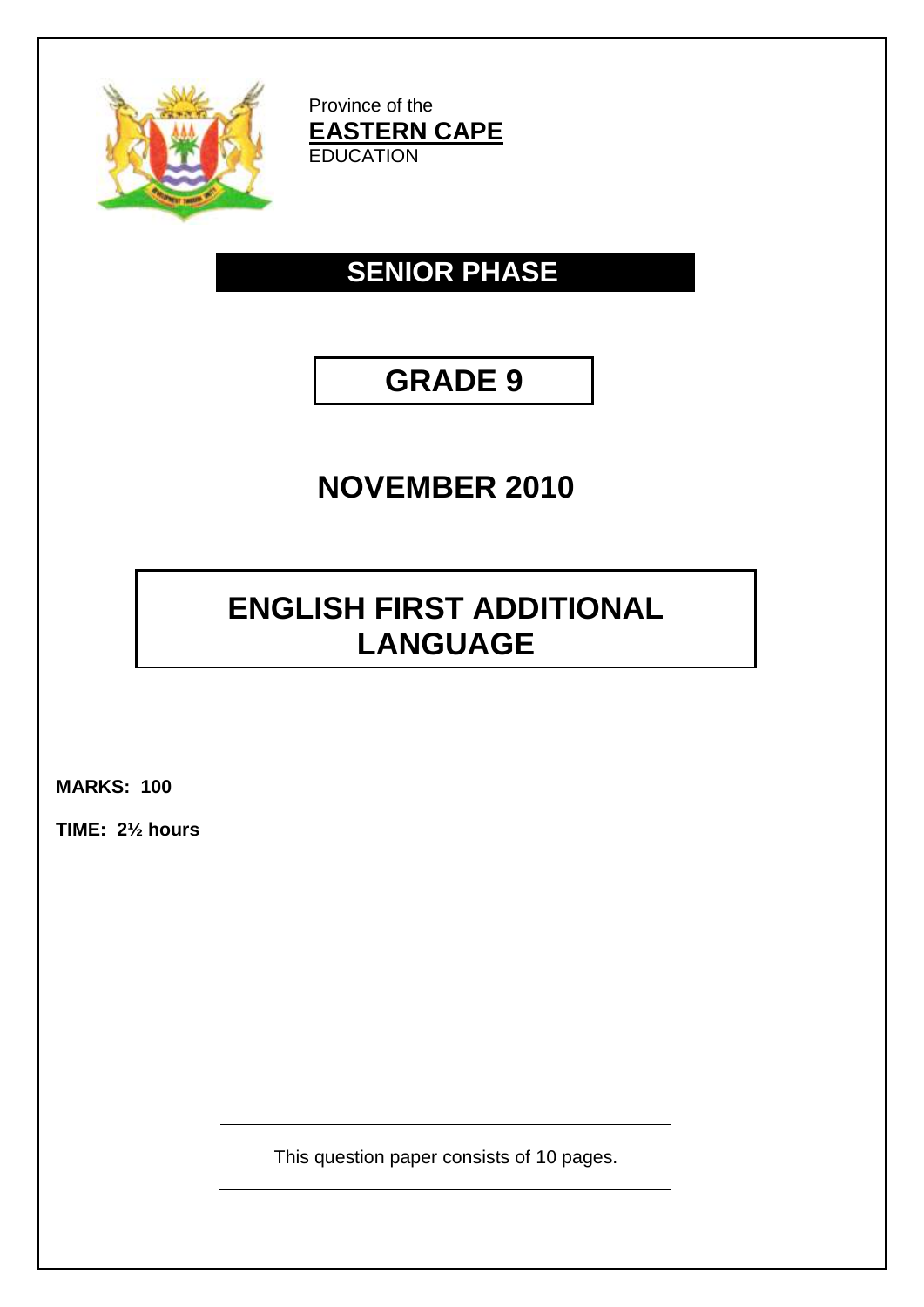# **INSTRUCTIONS AND INFORMATION**

1. This paper consists of THREE sections:

| SECTION A: COMPREHENSION and LANGUAGE | $[70]$ |
|---------------------------------------|--------|
| <b>SECTION B: SUMMARY</b>             | [10]   |
| <b>SECTION C: WRITING</b>             | [20]   |

- 2. Start each section on a NEW page.
- 3. Answer ALL questions.
- 4. Make sure you number your questions correctly.
- 5. Pay attention to correct language.
- 6. Keep your work neat and tidy.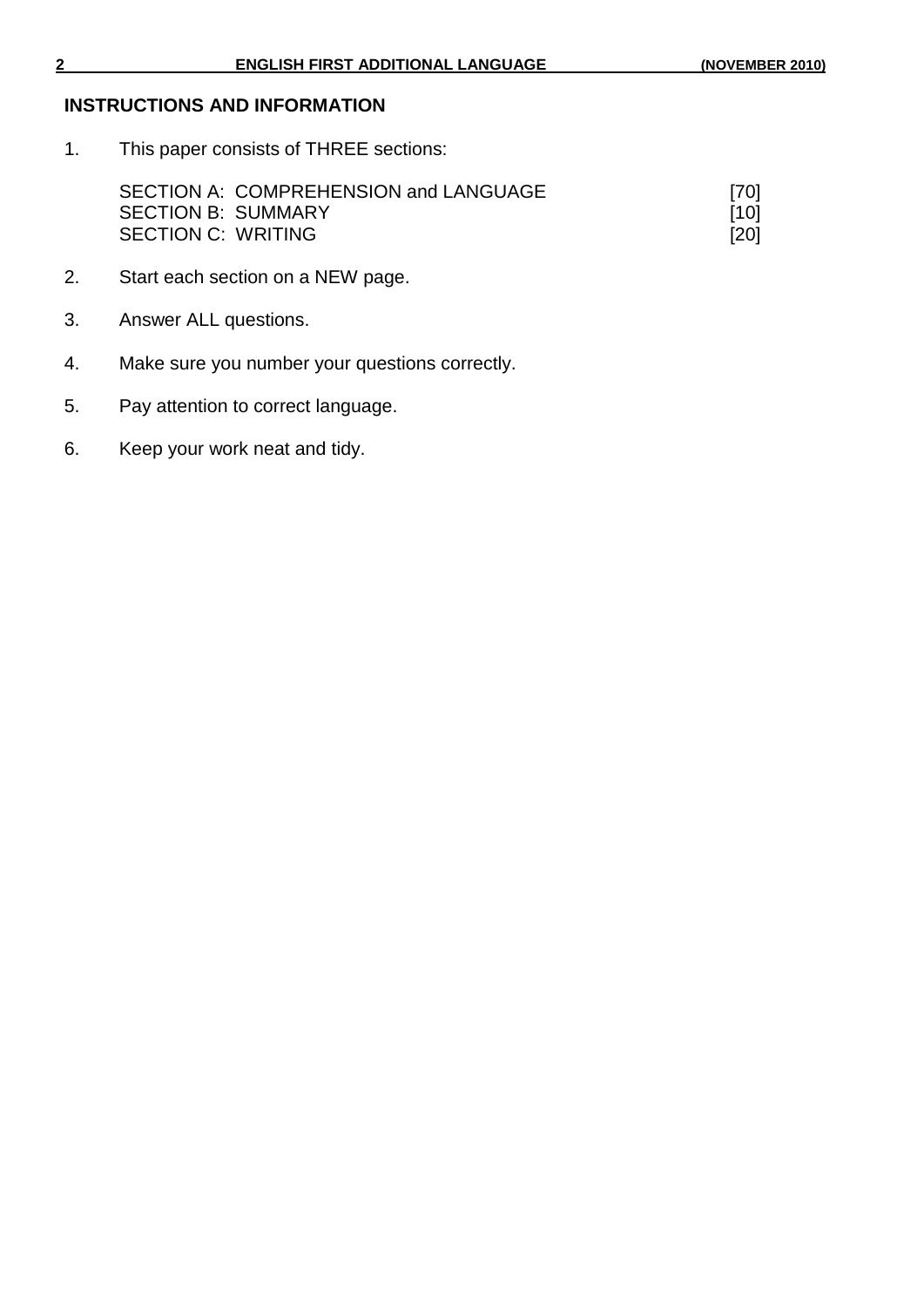## **SECTION A: COMPREHENSION AND LANGUAGE**

#### **QUESTION 1: CONTENTS PAGE FROM A MAGAZINE**

Read the Contents page from the *YOU* magazine of 7 October 2010 and answer the questions that follow.

# **OU OCTOBER 2010, NO 200 LIFESTYLE**

| <b>Nosh-up in Namibia</b><br>Delicious traditional dishes<br>from SA's neighbour | 48 |
|----------------------------------------------------------------------------------|----|
| Lifestyle news of the week                                                       | 39 |
| One jacket, seven days                                                           | 40 |
| Check your beach style                                                           | 42 |
| Beauty tips from 10 experts                                                      | 44 |
| Scatter cushions for summer                                                      | 54 |

#### **ENTERTAINMENT**

| TV guide              | 67 |
|-----------------------|----|
| Poster: Despicable Me | 74 |
| TV movie guide        | 80 |
| Reviews               | 82 |
| Pressplay             | 84 |



# **CELEB WATCH**

| Scene and Heard<br>Isidingo baddie Robert Whitehead's 60th<br>and Emmanuel and Louise split up |     |
|------------------------------------------------------------------------------------------------|-----|
| Have You Heard                                                                                 | 136 |
| Bollywood                                                                                      | 141 |
| Stargaze                                                                                       | 144 |

## **HEY YOU!**

| Obsession: Miranda Cosgrove   | 87 |
|-------------------------------|----|
| Celebs uncovered              | 88 |
| All about The Vampire Diaries | 90 |



# YOUNG YOU

| fardworking and |    |
|-----------------|----|
| mazing insects  | 94 |
|                 |    |
|                 |    |

#### **FICTION**

```
Magic It Better ......................... 104
```


# **WIN**

| PSP3000s plus games     | 89  |
|-------------------------|-----|
| Raymond Ackerman's book | .17 |
| Katy Perry CDs          | 83  |
| MP3 player              | 99  |
| Sunwear for kids        | 100 |
| Glass shower doors  109 |     |
|                         |     |



#### COVED STORIES

| CUVER ƏTURIEƏ                             |  |
|-------------------------------------------|--|
| Whackhead Simpson's big day 10            |  |
| 'I killed your mom': dad's confession  14 |  |
| Generations' Connie opens up  18          |  |
| National health plan: the lowdown  22     |  |
| Breast cancer: assess your risk  28       |  |
| Beauty bursary: win a study course  46    |  |
| Katy Perry CDs to be won  83              |  |
| PSPs and games up for grabs  89           |  |
| Vampire Diaries: all about the stars  90  |  |
| Survivor's Parvati: flirty but tough  134 |  |
|                                           |  |



#### **ARTICLES**

| Raymond Ackerman's get-ahead tips         | 16 |  |
|-------------------------------------------|----|--|
| New Miss SA Teen wears the crown          | 26 |  |
| SA's under-the-radar pool champion        | 60 |  |
| Gay pastor's book airs row with dad  62   |    |  |
| Get your tickets for Skouspel Plus  66    |    |  |
| Ubuntu: reach out to rural people [101]   |    |  |
| Misdirected e-mail leads to romance  102  |    |  |
| Rare trio: dwarf mom & dwarf twins  114   |    |  |
| Giant leap for township dancer [19] 116   |    |  |
| At home with Sharks' Charl McLeod 2002126 |    |  |
| Gert-Johan Coetzee, fashion star 128      |    |  |
| Free: ex-cricketer Garth le Roux130       |    |  |
| Leeds honours Lucas Radebe  132           |    |  |
|                                           |    |  |

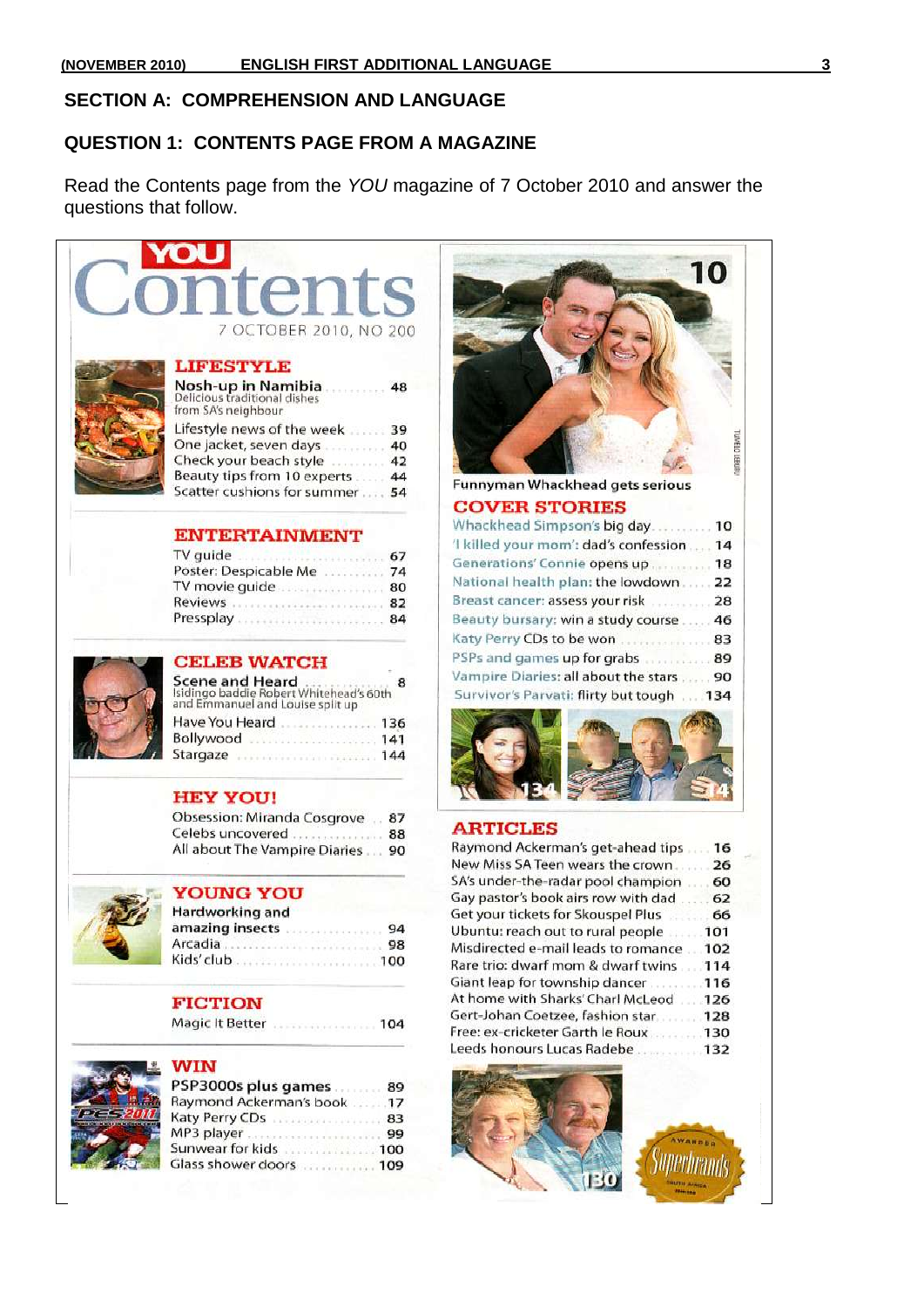## **QUESTIONS**

1.1 On page 48 there is an article about food from a specific country.

|     | 1.1.1 | Which country is this?                                                                                     | (1) |
|-----|-------|------------------------------------------------------------------------------------------------------------|-----|
|     | 1.1.2 | Write down ONE word that tells us the dishes are specific to this<br>country.                              | (1) |
| 1.2 |       | Complete the following statements.                                                                         |     |
|     | 1.2.1 | On page 42 you can read about clothes to wear to the                                                       | (1) |
|     | 1.2.2 | Robert Whitehead is an actor (p. 8). He plays a role in the soapy,                                         | (1) |
|     | 1.2.3 | Robert recently turned  years old.                                                                         | (1) |
|     | 1.2.4 | On page 62 is an article about a book written by somebody who is a<br>by profession.                       | (1) |
|     | 1.2.5 | Garth le Roux (p.130) used to play                                                                         | (1) |
|     | 1.2.6 | On page 132 is an article about the famous soccer star,                                                    | (1) |
| 1.3 |       | What does Whackhead Simpson's "big day" refer to?                                                          | (1) |
| 1.4 |       | What is the term we use in our country that means to help and care for<br>others? (under <b>ARTICLES</b> ) | (1) |
|     |       |                                                                                                            |     |

1.5 Match the meaning(s) in **COLUMN B** to the words in **COLUMN A**. Only write the letter next to the question number e.g. 1.5 B.

|       | <b>COLUMN A</b> |    | <b>COLUMN B</b>                   |
|-------|-----------------|----|-----------------------------------|
| 1.5.1 | experts         | A  | such as bees, ants, spiders, etc. |
| 1.5.2 | rare            | B  | it directs you; helps you to find |
|       |                 |    | information                       |
| 1.5.3 | trio            | C  | not in a town/city; remote areas  |
| 1.5.4 | a guide         | D  | stories; not necessarily true     |
| 1.5.5 | insects         | E. | people who know a lot about       |
|       |                 |    | something                         |
| 1.5.6 | fiction         | F  | somebody who achieves a lot in    |
|       |                 |    | what he/she does; successful and  |
|       |                 |    | well-known for that               |
| 1.5.7 | a star          | G  | three/3                           |
| 1.5.8 | rural           | Н  | not very common; we don't often   |
|       |                 |    | find it                           |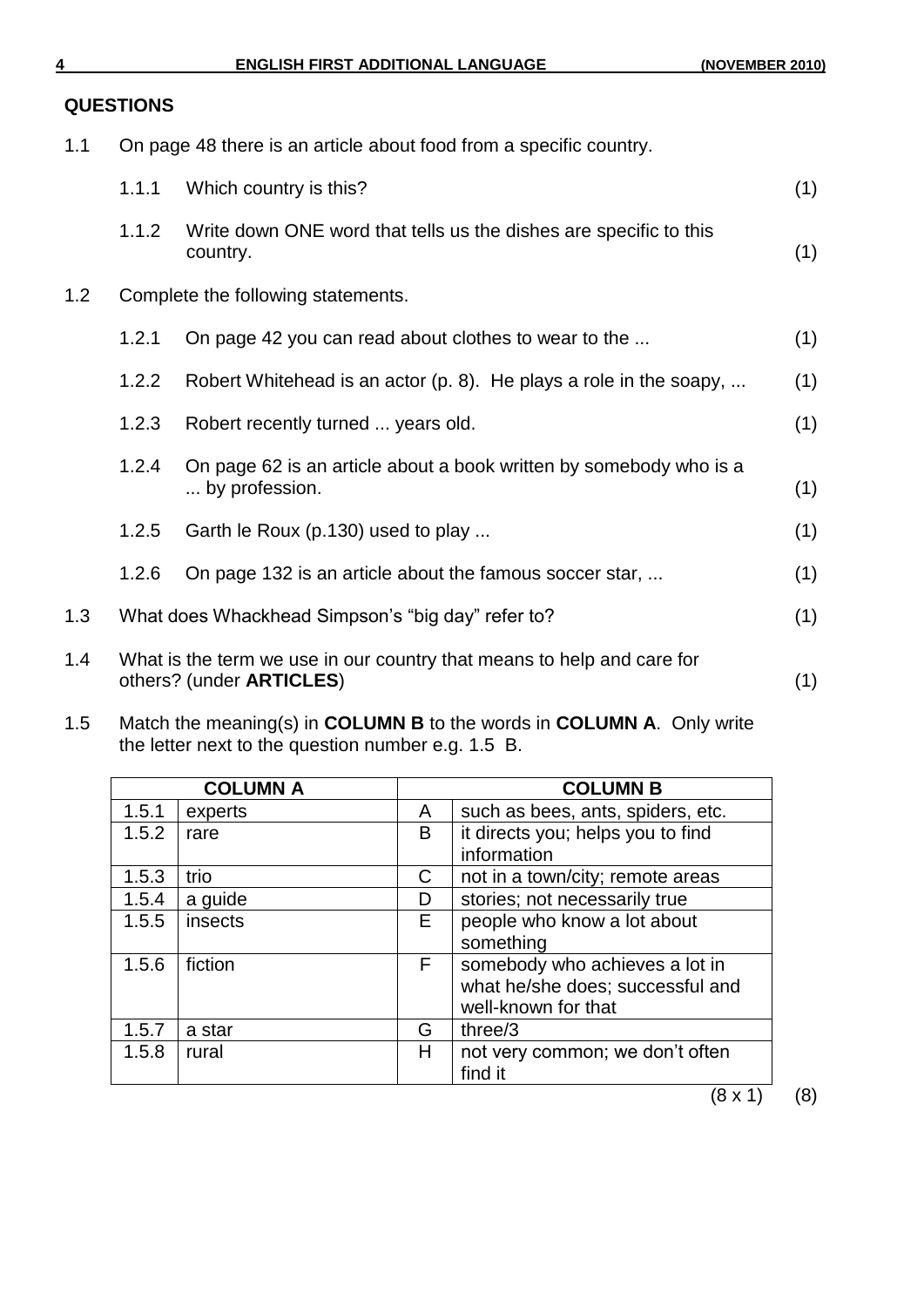| (NOVEMBER 2010) |                                                            | <b>ENGLISH FIRST ADDITIONAL LANGUAGE</b>                                                                                                                                                                              | 5           |
|-----------------|------------------------------------------------------------|-----------------------------------------------------------------------------------------------------------------------------------------------------------------------------------------------------------------------|-------------|
| 1.6             |                                                            | Write the following in words:                                                                                                                                                                                         |             |
|                 | 1.6.1                                                      | <b>SA</b>                                                                                                                                                                                                             | (1)         |
|                 | 1.6.2                                                      | <b>TV</b>                                                                                                                                                                                                             | (1)         |
|                 | 1.6.3                                                      | 14                                                                                                                                                                                                                    | (1)         |
| 1.7             |                                                            | Write down the correct form of the words in brackets.                                                                                                                                                                 |             |
|                 |                                                            | Every year I start a new 1.7.1 (diaries). I spend only a few minutes 1.7.2<br>(every day) to write down my own 1.7.3 (feel) and experiences. Sometimes I<br>spend 1.7.4 (many) time on this than on other days.       | (4)         |
| 1.8             |                                                            | "I killed your mom," the man said to his sons.                                                                                                                                                                        |             |
|                 |                                                            | Rewrite the sentence as follows: The man said to his sons that                                                                                                                                                        | (1)         |
| 1.9             | Look at the heading: "Rare trio: dwarf mom & dwarf twins": |                                                                                                                                                                                                                       |             |
|                 | 1.9.1                                                      | What word could be used in the place of the ampersand $(8)$ ?                                                                                                                                                         | (1)         |
|                 | 1.9.2                                                      | What word in the heading "Giant leap for township dancer" is the<br>opposite of "dwarf"?                                                                                                                              | (1)         |
| 1.10            |                                                            | In the heading "Free: ex-cricketer Garth le Roux" (page 130) "free" means that<br>Le Roux is free of certain allegations/charges made against him. He is not<br>guilty. The word "free" can also mean something else. |             |
|                 |                                                            | Write down your own sentence and use "free" with a different meaning.                                                                                                                                                 | (2)<br>[30] |
|                 |                                                            |                                                                                                                                                                                                                       |             |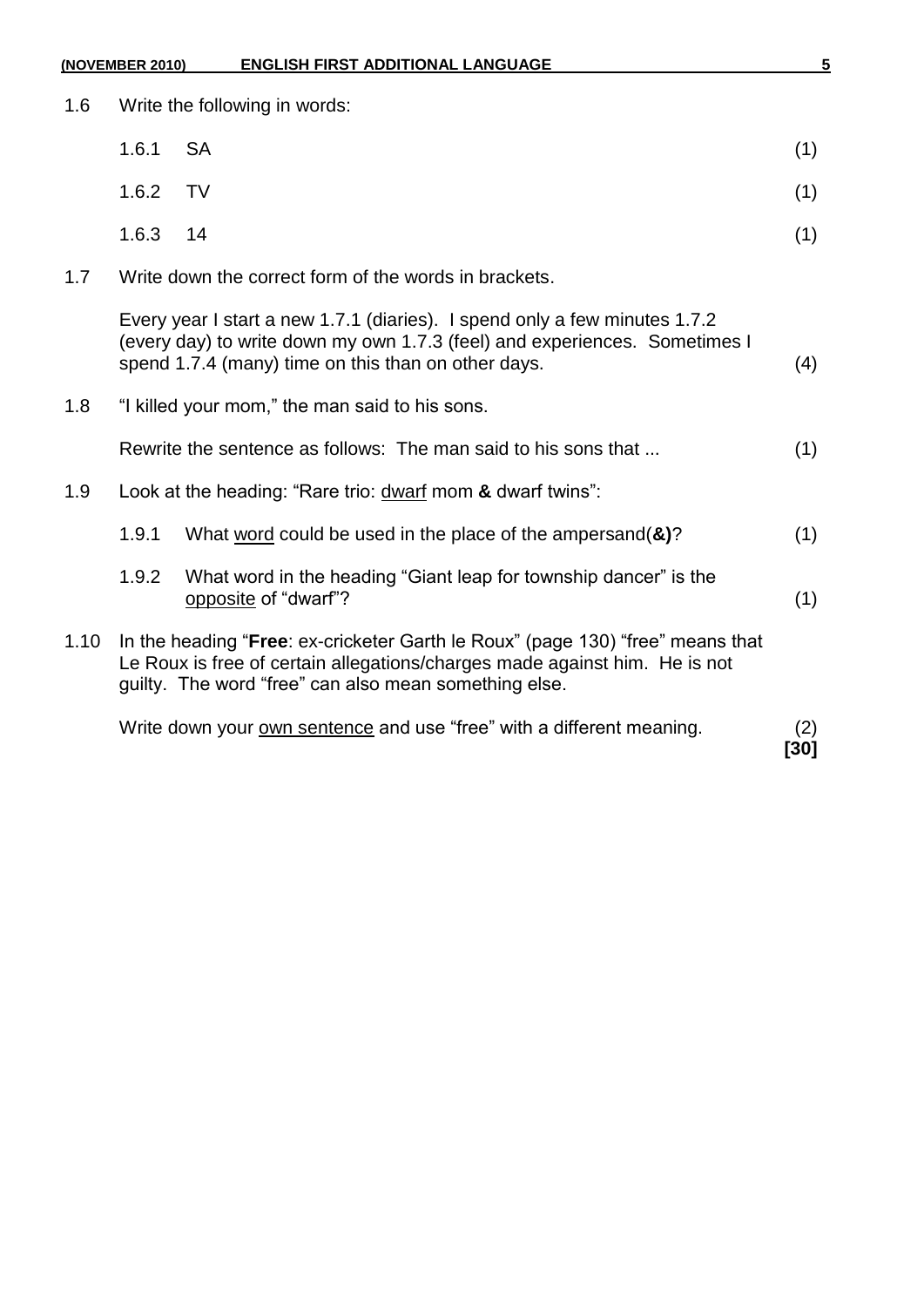#### **QUESTION 2: NEWSPAPER ADVERTISEMENT**

Read the advertisement in *THE HERALD,* of 6 October 2010 and answer the questions that follow.

| Dear Grade 12 Class of 2010<br>Design your Time Management Schedule<br>You will need a blank calendar for October and November, large enough to write in each day's activities. If you<br>cannot find such a calendar, you could easily draw one on an A4 sheet of paper or cardboard. Use a pencil at first,                                                                                                                                                                                                                                                                                                                             |         |           |          |         | 20 DAYS<br>To the start of the Final Exams |          |  |
|-------------------------------------------------------------------------------------------------------------------------------------------------------------------------------------------------------------------------------------------------------------------------------------------------------------------------------------------------------------------------------------------------------------------------------------------------------------------------------------------------------------------------------------------------------------------------------------------------------------------------------------------|---------|-----------|----------|---------|--------------------------------------------|----------|--|
| until you are satisfied with your time allocations. Later on you may use different colours to indicate the various<br>activities so that you can tell at a glance the order of your activities.<br>Here is an example:                                                                                                                                                                                                                                                                                                                                                                                                                    |         | October   |          |         |                                            |          |  |
| Monday                                                                                                                                                                                                                                                                                                                                                                                                                                                                                                                                                                                                                                    | Tuesday | Wednesday | Thursday | Friday  | Saturday                                   | Sunday   |  |
| 11                                                                                                                                                                                                                                                                                                                                                                                                                                                                                                                                                                                                                                        | 12      | 6<br>13   | 7<br>14  | 8<br>15 | 9<br>16                                    | 10<br>17 |  |
| Exercise & study<br>06:00-7:30<br>School<br>08:00-15:00<br>Home chores<br>15:30-16:00<br>Revision<br>16:00-17:30<br>17:30-18:30<br>Supper/Leisure<br>Study<br>18:30-20:30<br>Break<br>20:30-21:00<br>21:00-22:00<br>Revision<br><b>SLEEP</b>                                                                                                                                                                                                                                                                                                                                                                                              |         |           |          |         |                                            |          |  |
| 18                                                                                                                                                                                                                                                                                                                                                                                                                                                                                                                                                                                                                                        | 19      | 20        | 21       | 22      | 23                                         | 24       |  |
| There might be times when you have to deviate from the schedule, but don't abandon it altogether!<br><b>Schedule Guidelines:</b><br>* Study during your alert times (morning/evening)<br>* Study when there are least distractions/noises<br>*1 hr = 50 minute study + 10 minutes break<br>* Do not study more than 3 hours in a row.<br>* Implement and stick to it! Study skills and strategies only become study habits if they are practiced regularly.<br>The more responsibility you take for your education, the easier learning and studying will be.<br>"A journey of a thousand miles must begin with a single step." Lao Tzu?? |         |           |          |         |                                            |          |  |

2.1 On what date would the Grade 12 final exams **start**? (1)

2.2 Although this advertisement is for Grade 12 learners, ALL other learners can also use the tips mentioned in the advertisement. Do you agree with this statement? Write YES or NO and explain your answer in your own words. (2)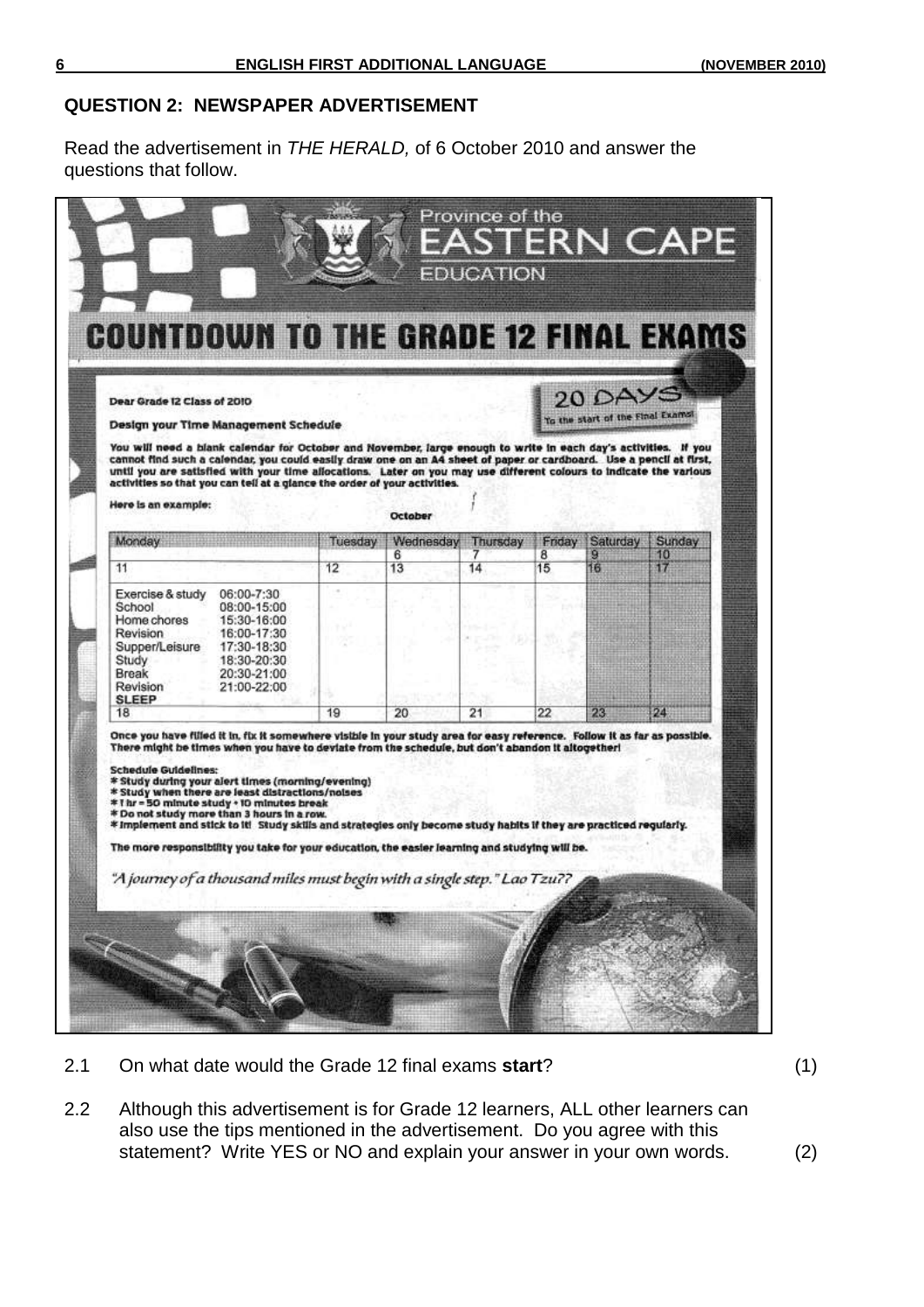|      | <b>ENGLISH FIRST ADDITIONAL LANGUAGE</b><br>(NOVEMBER 2010)                                                                                                                                                                                                                                                                                                                                                                                                                                                      | 7    |
|------|------------------------------------------------------------------------------------------------------------------------------------------------------------------------------------------------------------------------------------------------------------------------------------------------------------------------------------------------------------------------------------------------------------------------------------------------------------------------------------------------------------------|------|
| 2.3  | Write down a word from the text that tells us that the calendar a learner can<br>use for his/her own activities, should not have anything written on it.                                                                                                                                                                                                                                                                                                                                                         | (1)  |
| 2.4  | Why should you first use a pencil when you plan your activities and time<br>allocation?                                                                                                                                                                                                                                                                                                                                                                                                                          | (1)  |
| 2.5  | What tip is given to clearly indicate the order of the different activities?                                                                                                                                                                                                                                                                                                                                                                                                                                     | (1)  |
| 2.6  | Choose the correct answer and write down the letter of the answer you have<br>chosen.                                                                                                                                                                                                                                                                                                                                                                                                                            |      |
|      | "Study during your alert times" means it is best to study                                                                                                                                                                                                                                                                                                                                                                                                                                                        |      |
|      | when you have nothing else to do.<br>A<br>after you have eaten.<br>B                                                                                                                                                                                                                                                                                                                                                                                                                                             |      |
|      | C<br>when you can really concentrate.<br>when you feel sleepy.<br>D                                                                                                                                                                                                                                                                                                                                                                                                                                              | (1)  |
| 2.7  | Choose the correct answer: "somewhere visible" means where you can<br>(feel/see/hear) it.                                                                                                                                                                                                                                                                                                                                                                                                                        | (1)  |
| 2.8  | Do you think that listening to the TV or a radio while studying could distract<br>you? Write YES or NO and explain your answer in your own words.                                                                                                                                                                                                                                                                                                                                                                | (2)  |
| 2.9  | Write down the correct form of the words in brackets.                                                                                                                                                                                                                                                                                                                                                                                                                                                            |      |
|      | Andile is in Grade 9. Yesterday he 2.9.1 (ask) his brother, 2.9.2 (who/whom)<br>is in Grade 12, 2.9.3 (help) him with his own time table. Andile wants to be<br>well 2.9.4 (prepare) for his exams, so that he can pass with good results. He<br>always looks up 2.9.5 (to/at) his big brother for guidance and 2.9.6<br>(advise/advice). 2.9.7 (There/Their) parents are very proud 2.9.8 (of/off)<br>them. They always 2.9.9 (try/tries) to support the two 2.9.10 (boy) as 2.9.11<br>(many/much) as they can. | (11) |
| 2.10 | Do not study more than 3 hours in a row.                                                                                                                                                                                                                                                                                                                                                                                                                                                                         |      |
|      | Rewrite the sentence as follows: It is better not                                                                                                                                                                                                                                                                                                                                                                                                                                                                | (1)  |
| 2.11 | They published useful tips in the newspaper.                                                                                                                                                                                                                                                                                                                                                                                                                                                                     |      |
|      | Rewrite the sentence as follows: Useful tips                                                                                                                                                                                                                                                                                                                                                                                                                                                                     | (2)  |
| 2.12 | You have to take responsibility for your education.                                                                                                                                                                                                                                                                                                                                                                                                                                                              |      |
|      | Rewrite the sentence as follows: You have to be  for your education.                                                                                                                                                                                                                                                                                                                                                                                                                                             | (1)  |
| 2.13 | They saw the advertisement in yesterday's newspaper.<br>Write down the question to which "in yesterday's newspaper" will be the<br>answer.                                                                                                                                                                                                                                                                                                                                                                       |      |
|      | Start as follows: Where                                                                                                                                                                                                                                                                                                                                                                                                                                                                                          | (2)  |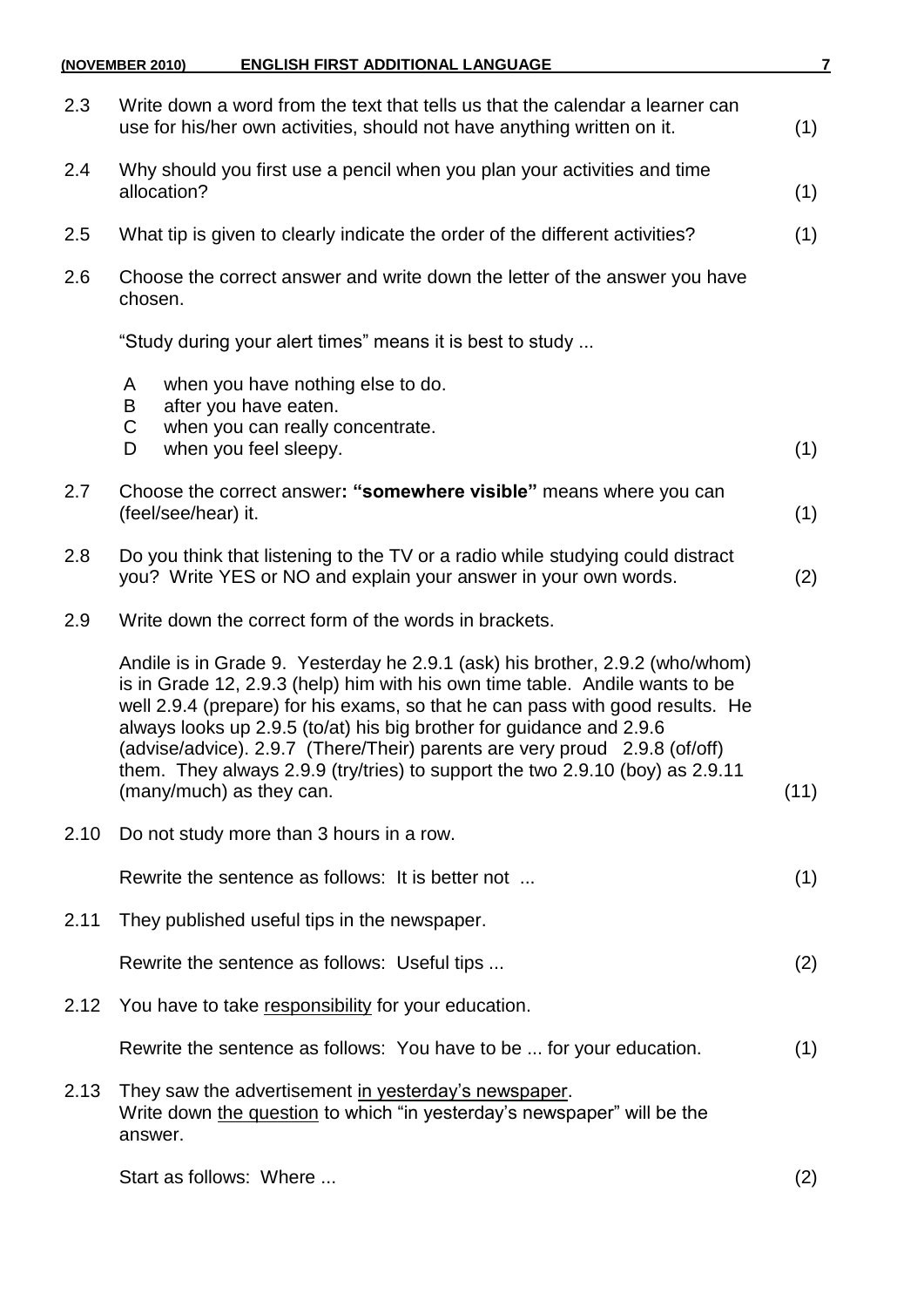| 8    | <b>ENGLISH FIRST ADDITIONAL LANGUAGE</b>                             | (NOVEMBER 2010) |
|------|----------------------------------------------------------------------|-----------------|
| 2.14 | Write down the correct abbreviation for October.                     | (1)             |
| 2.15 | Write down the correct form of the words in brackets:                |                 |
|      | The 2.15.1 (hard) you study, the 2.15.2 (good) your results will be. | (2)<br>[30]     |
|      | <b>QUESTION 3: NEWSPAPER ARTICLE</b>                                 |                 |

Read the article on the front page of *THE HERALD* of 5 October 2010 and answer the questions that follow.

| England.<br>record. | <b>Herald Correspondent</b><br>SWIMMER Chad le Clos opened<br>South Africa's medal count on day<br>one of the Commonwealth Games in<br>New Delhi yesterday with a gold in<br>the men's 200 m butterfly.<br>And the South African men's<br>4 x 100 m freestyle relay team<br>collected bronze behind Australia and<br>Durban matric pupil Le Clos's<br>time of 1:56.48 was a new Games<br>"I came here wanting a medal, but I<br>had to change my race plan as I | did'nt start too well", he said.<br>"I had to pick up the tempo and<br>came home hard. It's just a great<br>feeling, even better than winning gold<br>at the Youth Olympics in Singapore."<br>Le Clos, 18, will also take<br>home a bronze medal for his part in<br>the relay team's swim. Though not in<br>the final, he filled in for Roland<br>Schoeman in the morning qualifying<br>heat. — Sapa<br>See also back page:P16 |
|---------------------|-----------------------------------------------------------------------------------------------------------------------------------------------------------------------------------------------------------------------------------------------------------------------------------------------------------------------------------------------------------------------------------------------------------------------------------------------------------------|--------------------------------------------------------------------------------------------------------------------------------------------------------------------------------------------------------------------------------------------------------------------------------------------------------------------------------------------------------------------------------------------------------------------------------|
|                     |                                                                                                                                                                                                                                                                                                                                                                                                                                                                 |                                                                                                                                                                                                                                                                                                                                                                                                                                |
|                     | In what Games did Chad participate during October 2010?                                                                                                                                                                                                                                                                                                                                                                                                         |                                                                                                                                                                                                                                                                                                                                                                                                                                |
|                     | Where in the world did this take place?                                                                                                                                                                                                                                                                                                                                                                                                                         |                                                                                                                                                                                                                                                                                                                                                                                                                                |
| 3.3.1               | Is Chad still at school? Answer YES or NO.                                                                                                                                                                                                                                                                                                                                                                                                                      |                                                                                                                                                                                                                                                                                                                                                                                                                                |
| 3.3.2               | Motivate your answer with TWO words from paragraph 3.                                                                                                                                                                                                                                                                                                                                                                                                           |                                                                                                                                                                                                                                                                                                                                                                                                                                |

3.5 Complete the following:

In Chad's time of "1: 56.48", the **1** refers to the 3.5.1 ... and the **56** refers to the  $3.5.2 ...$  . (2)

- 3.6 Where else in this newspaper could you read more about Chad? (1)
- 3.7 Write down a phrase from the passage which means to increase your speed. (1)

**[10]**

**TOTAL SECTION A: 70**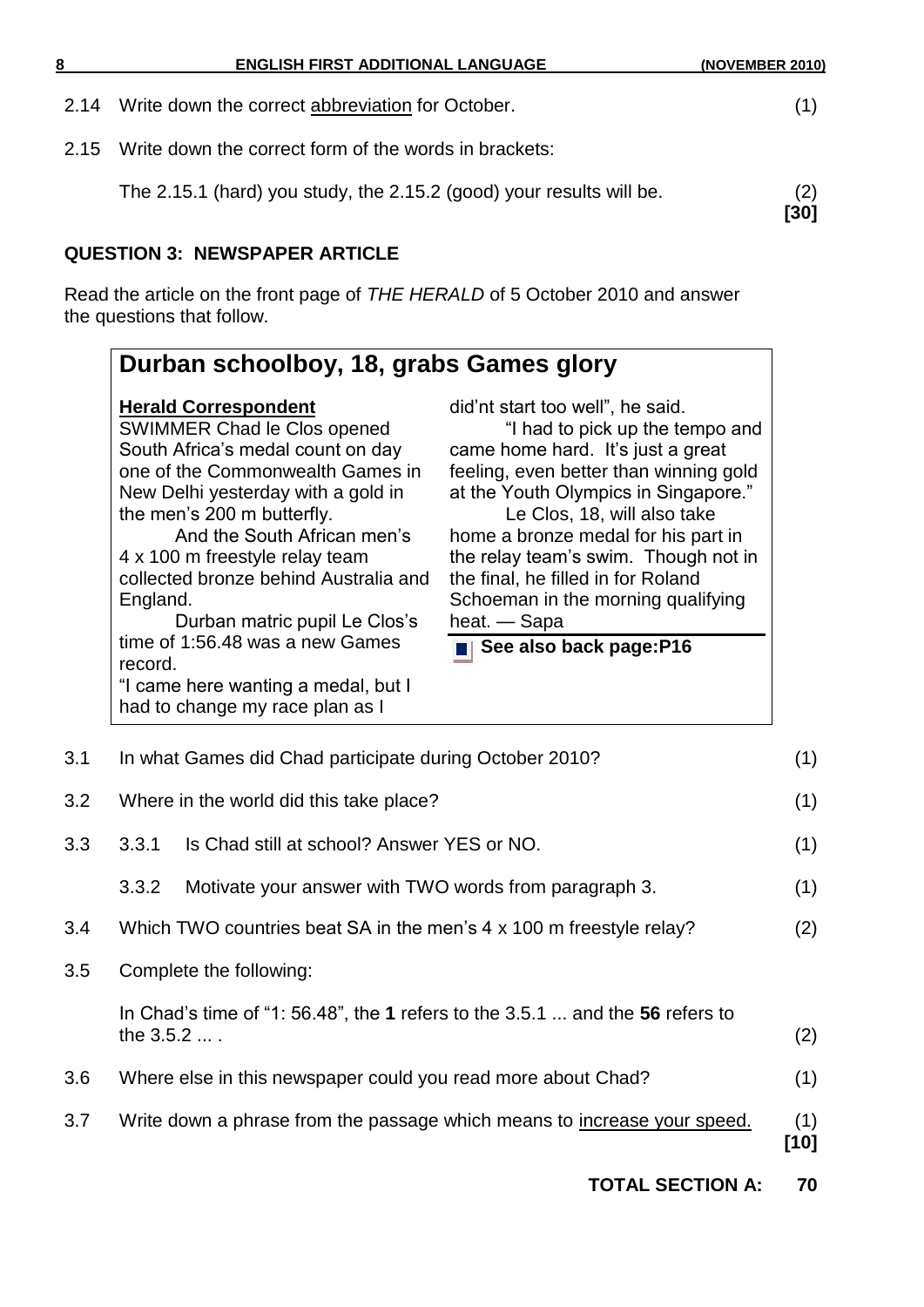#### **SECTION B: SUMMARY**

#### **QUESTION 4**

- Read the text about children on minibuses/taxi.
- Mention **ANY SEVEN tips** learners should keep in mind to be safe when they use this form of transport. **Number your tips from 1 to 7.**
- Pay attention to correct language.
- **Your summary may NOT be longer than 60 words**. Count your words and write the total down at the end of your summary.

## **CHILDREN ON MINIBUSES/TAXIS**

We always have to make sure that we are safe when using public transport such as minibuses or taxis. Here are some helpful tips to keep us safe.

Ensure that you arrive on time and wait away from the road. When the vehicle arrives, don't rush or push against other people. Find a seat quickly and remain seated while the vehicle is moving. Never kneel on your seat and make sure that your luggage does not take up a seat. Keep your bags out of the gangways and exits.

It is very dangerous to distract the driver. Only speak to the driver when he/she is not driving or in case of an emergency. Don't run around or play about in the moving vehicle. Never throw things around or out of the windows, as you can hurt other passengers or cause other drivers to have an accident.

Wait until the vehicle has stopped completely before getting up to leave. Take all your belongings with you when you leave. If you have to return after getting off, take care as the driver may be pulling away.

Wait for the vehicle to move away first before you cross the road after getting off. Always be polite towards the driver and other passengers. Always be SAFE!

[Adapted from: *Spot On English*, Grade 9]

## **TOTAL SECTION B: 10**